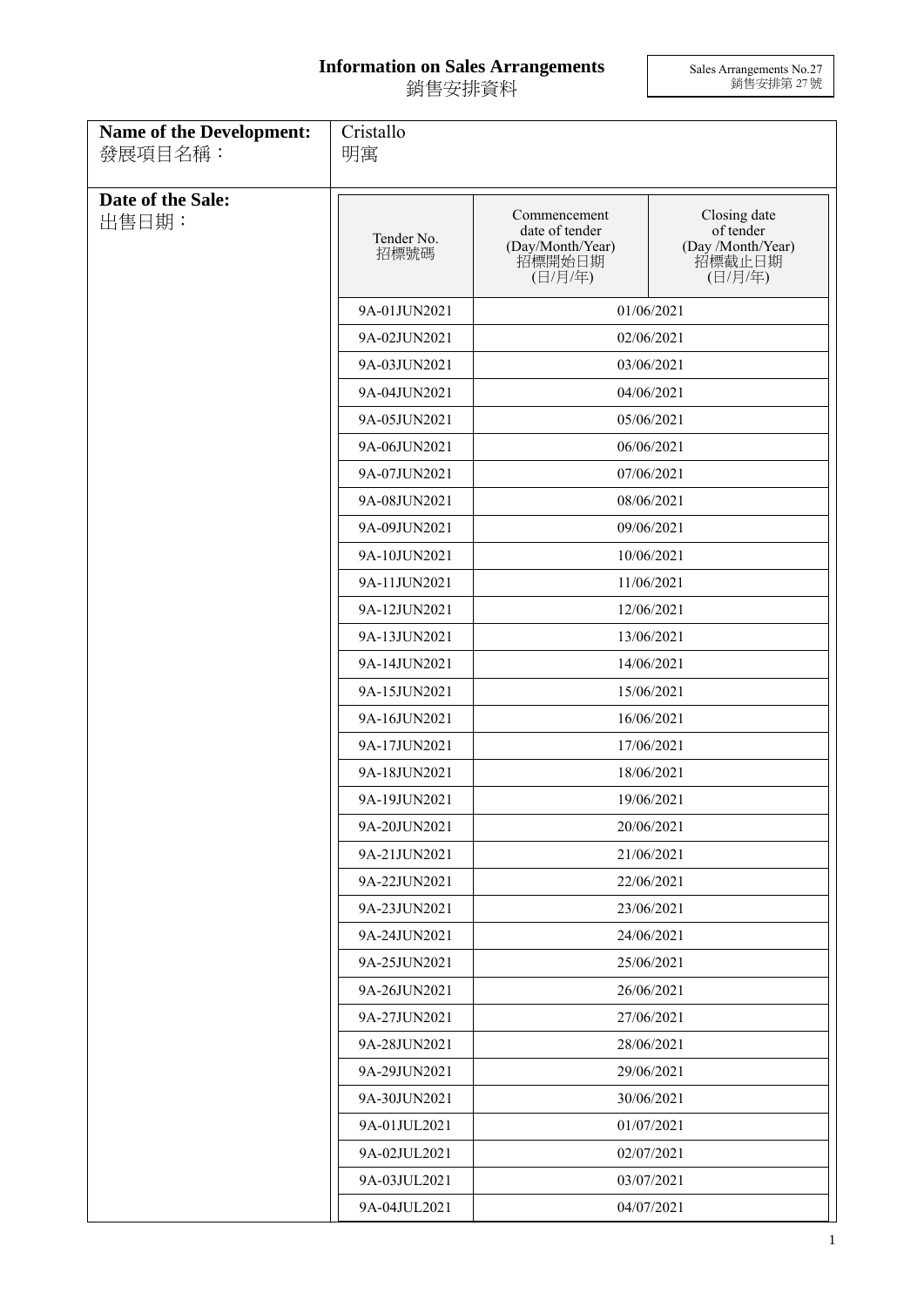| 9A-05JUL2021 | 05/07/2021 |
|--------------|------------|
| 9A-06JUL2021 | 06/07/2021 |
| 9A-07JUL2021 | 07/07/2021 |
| 9A-08JUL2021 | 08/07/2021 |
| 9A-09JUL2021 | 09/07/2021 |
| 9A-10JUL2021 | 10/07/2021 |
| 9A-11JUL2021 | 11/07/2021 |
| 9A-12JUL2021 | 12/07/2021 |
| 9A-13JUL2021 | 13/07/2021 |
| 9A-14JUL2021 | 14/07/2021 |
| 9A-15JUL2021 | 15/07/2021 |
| 9A-16JUL2021 | 16/07/2021 |
| 9A-17JUL2021 | 17/07/2021 |
| 9A-18JUL2021 | 18/07/2021 |
| 9A-19JUL2021 | 19/07/2021 |
| 9A-20JUL2021 | 20/07/2021 |
| 9A-21JUL2021 | 21/07/2021 |
| 9A-22JUL2021 | 22/07/2021 |
| 9A-23JUL2021 | 23/07/2021 |
| 9A-24JUL2021 | 24/07/2021 |
| 9A-25JUL2021 | 25/07/2021 |
| 9A-26JUL2021 | 26/07/2021 |
| 9A-27JUL2021 | 27/07/2021 |
| 9A-28JUL2021 | 28/07/2021 |
| 9A-29JUL2021 | 29/07/2021 |
| 9A-30JUL2021 | 30/07/2021 |
| 9A-31JUL2021 | 31/07/2021 |
| 9A-01AUG2021 | 01/08/2021 |
| 9A-02AUG2021 | 02/08/2021 |
| 9A-03AUG2021 | 03/08/2021 |
| 9A-04AUG2021 | 04/08/2021 |
| 9A-05AUG2021 | 05/08/2021 |
| 9A-06AUG2021 | 06/08/2021 |
| 9A-07AUG2021 | 07/08/2021 |
| 9A-08AUG2021 | 08/08/2021 |
| 9A-09AUG2021 | 09/08/2021 |
| 9A-10AUG2021 | 10/08/2021 |
| 9A-11AUG2021 | 11/08/2021 |
| 9A-12AUG2021 | 12/08/2021 |
| 9A-13AUG2021 | 13/08/2021 |
| 9A-14AUG2021 | 14/08/2021 |
| 9A-15AUG2021 | 15/08/2021 |
| 9A-16AUG2021 | 16/08/2021 |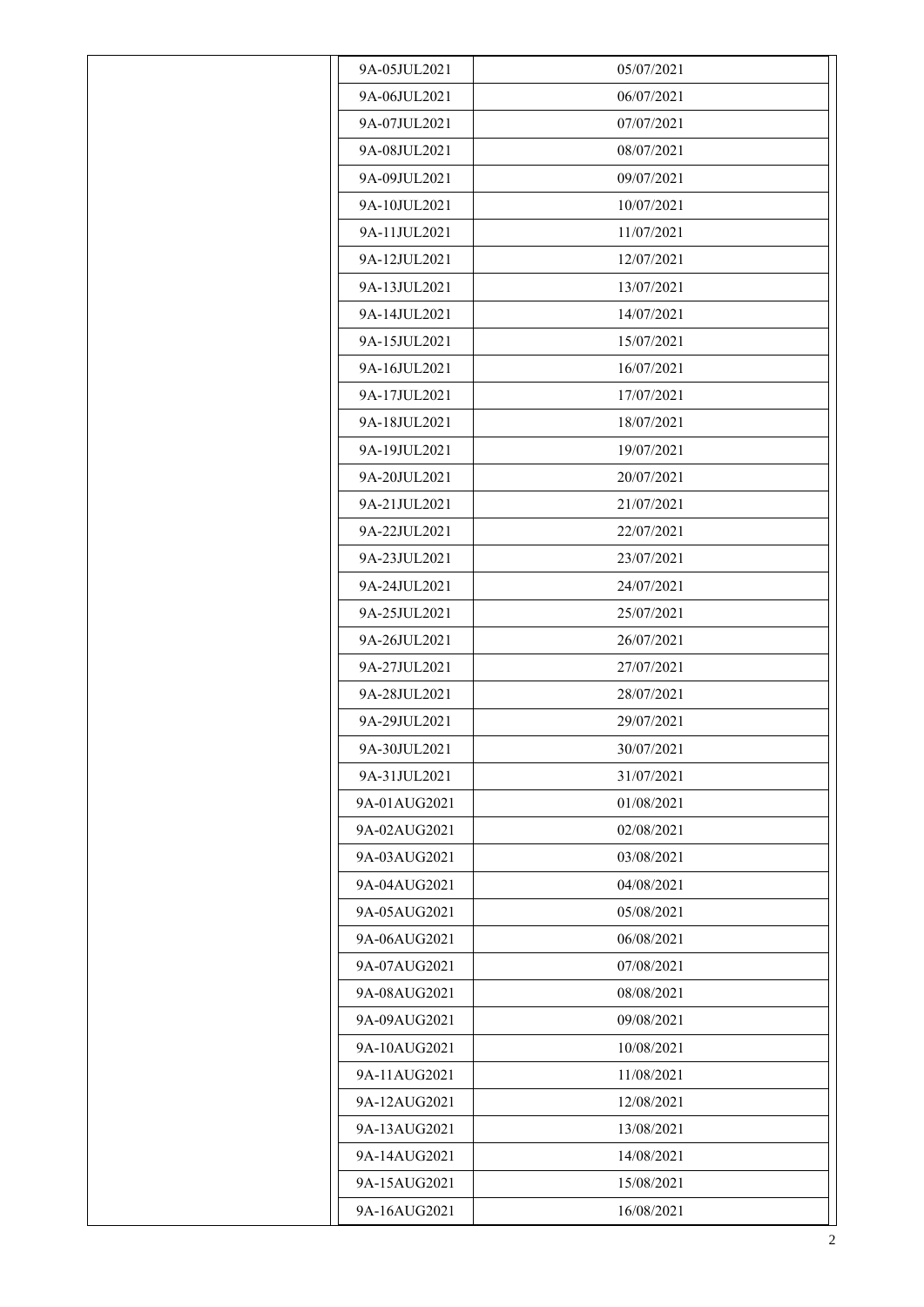|                   | 9A-17AUG2021 |                          | 17/08/2021          |
|-------------------|--------------|--------------------------|---------------------|
|                   | 9A-18AUG2021 | 18/08/2021               |                     |
|                   | 9A-19AUG2021 | 19/08/2021               |                     |
|                   | 9A-20AUG2021 | 20/08/2021               |                     |
|                   | 9A-21AUG2021 | 21/08/2021               |                     |
|                   | 9A-22AUG2021 |                          | 22/08/2021          |
|                   | 9A-23AUG2021 |                          | 23/08/2021          |
|                   | 9A-24AUG2021 |                          | 24/08/2021          |
|                   | 9A-25AUG2021 | 25/08/2021               |                     |
|                   | 9A-26AUG2021 | 26/08/2021               |                     |
|                   | 9A-27AUG2021 | 27/08/2021               |                     |
|                   | 9A-28AUG2021 |                          | 28/08/2021          |
|                   | 9A-29AUG2021 |                          | 29/08/2021          |
|                   | 9A-30AUG2021 |                          | 30/08/2021          |
|                   | 9A-31AUG2021 |                          | 31/08/2021          |
|                   |              |                          |                     |
| Time of the Sale: |              |                          |                     |
| 出售時間:             | Tender No.   | Commencement             | Closing time        |
|                   | 招標號碼         | time of tender<br>招標開始時間 | of tender<br>招標截止時間 |
|                   |              |                          |                     |
|                   | 9A-01JUN2021 | 4:00 p.m. 下午4時           | 5:00 p.m. 下午5時      |
|                   | 9A-02JUN2021 | 4:00 p.m. 下午4時           | 5:00 p.m. 下午5時      |
|                   | 9A-03JUN2021 | 4:00 p.m. 下午4時           | 5:00 p.m. 下午5時      |
|                   | 9A-04JUN2021 | 4:00 p.m. 下午4時           | 5:00 p.m. 下午5時      |
|                   | 9A-05JUN2021 | 4:00 p.m. 下午4時           | 5:00 p.m. 下午5時      |
|                   | 9A-06JUN2021 | 4:00 p.m. 下午4時           | 5:00 p.m. 下午5時      |
|                   | 9A-07JUN2021 | 4:00 p.m. 下午4時           | 5:00 p.m. 下午5時      |
|                   | 9A-08JUN2021 | 4:00 p.m. 下午4時           | 5:00 p.m. 下午5時      |
|                   | 9A-09JUN2021 | 4:00 p.m. 下午4時           | 5:00 p.m. 下午5時      |
|                   | 9A-10JUN2021 | 4:00 p.m. 下午4時           | 5:00 p.m. 下午5時      |
|                   | 9A-11JUN2021 | 4:00 p.m. 下午4時           | 5:00 p.m. 下午5時      |
|                   | 9A-12JUN2021 | 4:00 p.m. 下午4時           | 5:00 p.m. 下午5時      |
|                   | 9A-13JUN2021 | 4:00 p.m. 下午4時           | 5:00 p.m. 下午5時      |
|                   | 9A-14JUN2021 | 4:00 p.m. 下午4時           | 5:00 p.m. 下午5時      |
|                   | 9A-15JUN2021 | 4:00 p.m. 下午4時           | 5:00 p.m. 下午5時      |
|                   | 9A-16JUN2021 | 4:00 p.m. 下午4時           | 5:00 p.m. 下午5時      |
|                   | 9A-17JUN2021 | 4:00 p.m. 下午4時           | 5:00 p.m. 下午5時      |
|                   | 9A-18JUN2021 | 4:00 p.m. 下午4時           | 5:00 p.m. 下午5時      |
|                   | 9A-19JUN2021 | 4:00 p.m. 下午4時           | 5:00 p.m. 下午5時      |
|                   | 9A-20JUN2021 | 4:00 p.m. 下午4時           | 5:00 p.m. 下午5時      |
|                   | 9A-21JUN2021 | 4:00 p.m. 下午4時           | 5:00 p.m. 下午5時      |
|                   | 9A-22JUN2021 | 4:00 p.m. 下午4時           | 5:00 p.m. 下午5時      |
|                   | 9A-23JUN2021 | 4:00 p.m. 下午4時           | 5:00 p.m. 下午5時      |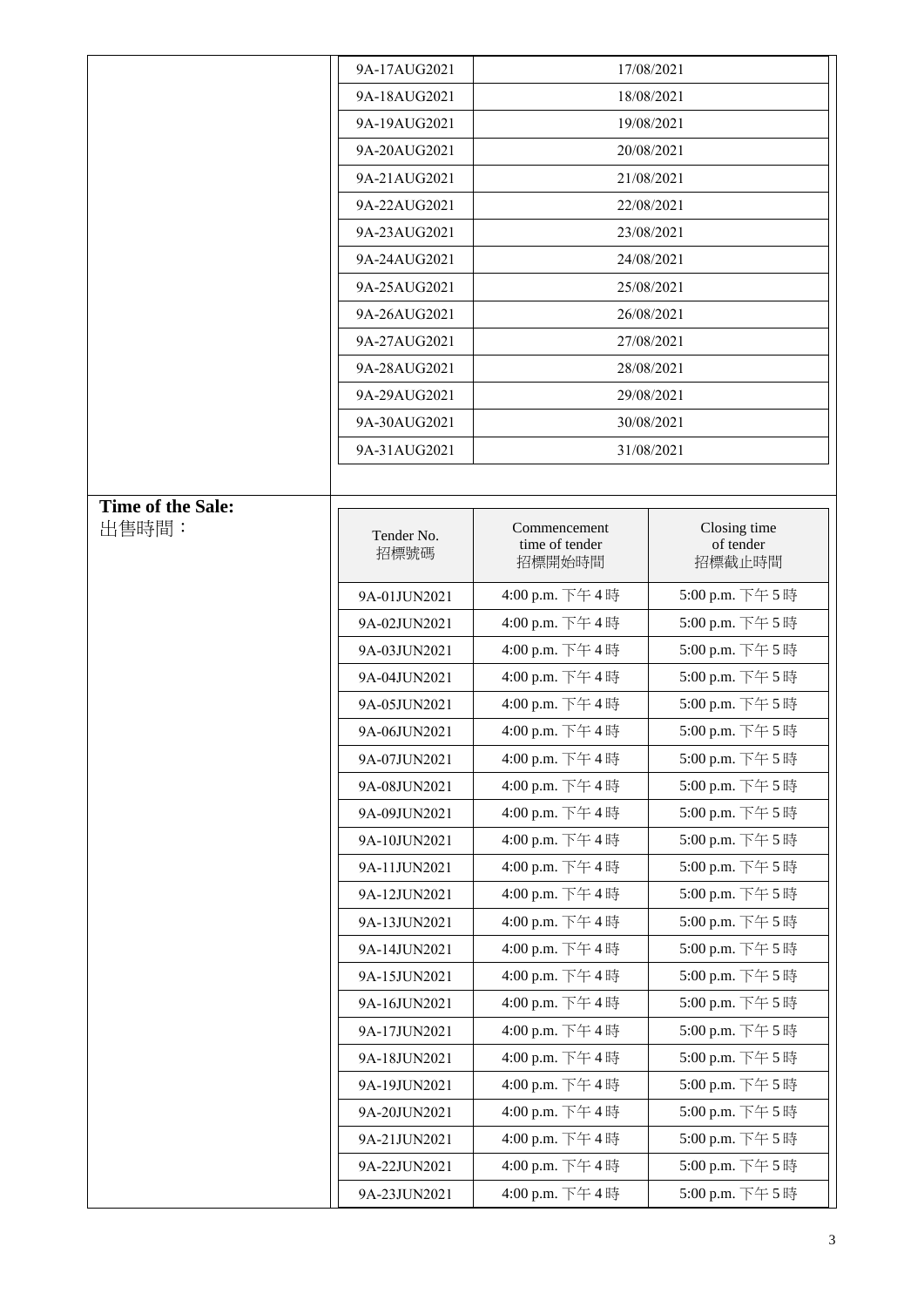|              | 4:00 p.m. 下午4時 | 5:00 p.m. 下午5時   |
|--------------|----------------|------------------|
| 9A-24JUN2021 |                |                  |
| 9A-25JUN2021 | 4:00 p.m. 下午4時 | 5:00 p.m. 下午5時   |
| 9A-26JUN2021 | 4:00 p.m. 下午4時 | 5:00 p.m. 下午5時   |
| 9A-27JUN2021 | 4:00 p.m. 下午4時 | 5:00 p.m. 下午5時   |
| 9A-28JUN2021 | 4:00 p.m. 下午4時 | 5:00 p.m. 下午5時   |
| 9A-29JUN2021 | 4:00 p.m. 下午4時 | 5:00 p.m. 下午5時   |
| 9A-30JUN2021 | 4:00 p.m. 下午4時 | 5:00 p.m. 下午5時   |
| 9A-01JUL2021 | 4:00 p.m. 下午4時 | 5:00 p.m. 下午5時   |
| 9A-02JUL2021 | 4:00 p.m. 下午4時 | 5:00 p.m. 下午5時   |
| 9A-03JUL2021 | 4:00 p.m. 下午4時 | 5:00 p.m. 下午5時   |
| 9A-04JUL2021 | 4:00 p.m. 下午4時 | 5:00 p.m. 下午5時   |
| 9A-05JUL2021 | 4:00 p.m. 下午4時 | 5:00 p.m. 下午5時   |
| 9A-06JUL2021 | 4:00 p.m. 下午4時 | 5:00 p.m. 下午5時   |
| 9A-07JUL2021 | 4:00 p.m. 下午4時 | 5:00 p.m. 下午5時   |
| 9A-08JUL2021 | 4:00 p.m. 下午4時 | 5:00 p.m. 下午5時   |
| 9A-09JUL2021 | 4:00 p.m. 下午4時 | 5:00 p.m. 下午5時   |
| 9A-10JUL2021 | 4:00 p.m. 下午4時 | 5:00 p.m. 下午5時   |
| 9A-11JUL2021 | 4:00 p.m. 下午4時 | 5:00 p.m. 下午5時   |
| 9A-12JUL2021 | 4:00 p.m. 下午4時 | 5:00 p.m. 下午5時   |
| 9A-13JUL2021 | 4:00 p.m. 下午4時 | 5:00 p.m. 下午5時   |
| 9A-14JUL2021 | 4:00 p.m. 下午4時 | 5:00 p.m. 下午5時   |
| 9A-15JUL2021 | 4:00 p.m. 下午4時 | 5:00 p.m. 下午5時   |
| 9A-16JUL2021 | 4:00 p.m. 下午4時 | 5:00 p.m. 下午5時   |
| 9A-17JUL2021 | 4:00 p.m. 下午4時 | 5:00 p.m. 下午5時   |
| 9A-18JUL2021 | 4:00 p.m. 下午4時 | 5:00 p.m. 下午5時   |
| 9A-19JUL2021 | 4:00 p.m. 下午4時 | 5:00 p.m. 下午 5 時 |
| 9A-20JUL2021 | 4:00 p.m. 下午4時 | 5:00 p.m. 下午5時   |
| 9A-21JUL2021 | 4:00 p.m. 下午4時 | 5:00 p.m. 下午5時   |
| 9A-22JUL2021 | 4:00 p.m. 下午4時 | 5:00 p.m. 下午5時   |
| 9A-23JUL2021 | 4:00 p.m. 下午4時 | 5:00 p.m. 下午5時   |
| 9A-24JUL2021 | 4:00 p.m. 下午4時 | 5:00 p.m. 下午5時   |
| 9A-25JUL2021 | 4:00 p.m. 下午4時 | 5:00 p.m. 下午5時   |
| 9A-26JUL2021 | 4:00 p.m. 下午4時 | 5:00 p.m. 下午5時   |
| 9A-27JUL2021 | 4:00 p.m. 下午4時 | 5:00 p.m. 下午5時   |
| 9A-28JUL2021 | 4:00 p.m. 下午4時 | 5:00 p.m. 下午5時   |
| 9A-29JUL2021 | 4:00 p.m. 下午4時 | 5:00 p.m. 下午5時   |
| 9A-30JUL2021 | 4:00 p.m. 下午4時 | 5:00 p.m. 下午5時   |
| 9A-31JUL2021 | 4:00 p.m. 下午4時 | 5:00 p.m. 下午5時   |
| 9A-01AUG2021 | 4:00 p.m. 下午4時 | 5:00 p.m. 下午5時   |
| 9A-02AUG2021 | 4:00 p.m. 下午4時 | 5:00 p.m. 下午5時   |
| 9A-03AUG2021 | 4:00 p.m. 下午4時 | 5:00 p.m. 下午5時   |
| 9A-04AUG2021 | 4:00 p.m. 下午4時 | 5:00 p.m. 下午5時   |
| 9A-05AUG2021 | 4:00 p.m. 下午4時 | 5:00 p.m. 下午5時   |
|              |                |                  |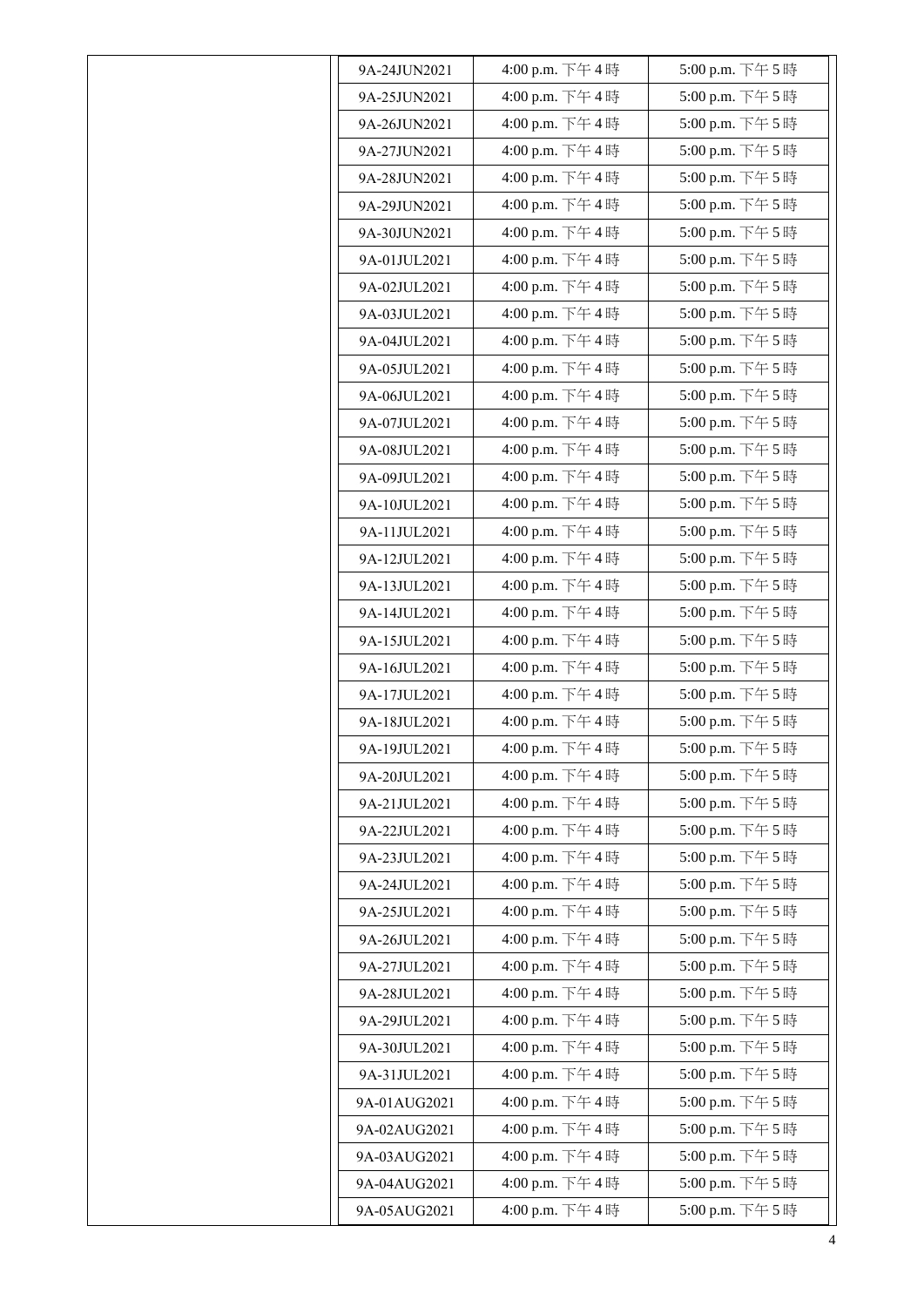|                                                                                                | 9A-06AUG2021  | 4:00 p.m. 下午4時                                                                   | 5:00 p.m. 下午5時 |
|------------------------------------------------------------------------------------------------|---------------|----------------------------------------------------------------------------------|----------------|
|                                                                                                | 9A-07AUG2021  | 4:00 p.m. 下午4時                                                                   | 5:00 p.m. 下午5時 |
|                                                                                                | 9A-08AUG2021  | 4:00 p.m. 下午4時                                                                   | 5:00 p.m. 下午5時 |
|                                                                                                | 9A-09AUG2021  | 4:00 p.m. 下午4時                                                                   | 5:00 p.m. 下午5時 |
|                                                                                                | 9A-10AUG2021  | 4:00 p.m. 下午4時                                                                   | 5:00 p.m. 下午5時 |
|                                                                                                | 9A-11AUG2021  | 4:00 p.m. 下午4時                                                                   | 5:00 p.m. 下午5時 |
|                                                                                                | 9A-12AUG2021  | 4:00 p.m. 下午4時                                                                   | 5:00 p.m. 下午5時 |
|                                                                                                | 9A-13AUG2021  | 4:00 p.m. 下午4時                                                                   | 5:00 p.m. 下午5時 |
|                                                                                                | 9A-14AUG2021  | 4:00 p.m. 下午4時                                                                   | 5:00 p.m. 下午5時 |
|                                                                                                | 9A-15AUG2021  | 4:00 p.m. 下午4時                                                                   | 5:00 p.m. 下午5時 |
|                                                                                                | 9A-16AUG2021  | 4:00 p.m. 下午4時                                                                   | 5:00 p.m. 下午5時 |
|                                                                                                | 9A-17AUG2021  | 4:00 p.m. 下午4時                                                                   | 5:00 p.m. 下午5時 |
|                                                                                                | 9A-18AUG2021  | 4:00 p.m. 下午4時                                                                   | 5:00 p.m. 下午5時 |
|                                                                                                | 9A-19AUG2021  | 4:00 p.m. 下午4時                                                                   | 5:00 p.m. 下午5時 |
|                                                                                                | 9A-20AUG2021  | 4:00 p.m. 下午4時                                                                   | 5:00 p.m. 下午5時 |
|                                                                                                | 9A-21AUG2021  | 4:00 p.m. 下午4時                                                                   | 5:00 p.m. 下午5時 |
|                                                                                                | 9A-22AUG2021  | 4:00 p.m. 下午4時                                                                   | 5:00 p.m. 下午5時 |
|                                                                                                | 9A-23AUG2021  | 4:00 p.m. 下午4時                                                                   | 5:00 p.m. 下午5時 |
|                                                                                                | 9A-24AUG2021  | 4:00 p.m. 下午4時                                                                   | 5:00 p.m. 下午5時 |
|                                                                                                | 9A-25AUG2021  | 4:00 p.m. 下午4時                                                                   | 5:00 p.m. 下午5時 |
|                                                                                                | 9A-26AUG2021  | 4:00 p.m. 下午4時                                                                   | 5:00 p.m. 下午5時 |
|                                                                                                | 9A-27AUG2021  | 4:00 p.m. 下午4時                                                                   | 5:00 p.m. 下午5時 |
|                                                                                                | 9A-28AUG2021  | 4:00 p.m. 下午4時                                                                   | 5:00 p.m. 下午5時 |
|                                                                                                | 9A-29AUG2021  | 4:00 p.m. 下午4時                                                                   | 5:00 p.m. 下午5時 |
|                                                                                                | 9A-30AUG2021  | 4:00 p.m. 下午4時                                                                   | 5:00 p.m. 下午5時 |
|                                                                                                | 9A-31AUG2021  | 4:00 p.m. 下午4時                                                                   | 5:00 p.m. 下午5時 |
|                                                                                                |               | (Note : please refer to "Other matters" below)<br>(注意: 請參閱下文 「其他事項」)             |                |
| Place where the sale will<br>take place:<br>出售地點:                                              | Tsui, Kowloon | B/F of Railway Plaza, No.39 Chatham Road South, Tsim Sha<br>九龍尖沙咀漆咸道南 39 號鐵路大廈地庫 |                |
| <b>Number of specified</b><br>residential properties<br>that will be offered to be<br>sold:    | $\mathbf{1}$  |                                                                                  |                |
| 將提供出售的指明住宅物<br>業的數目                                                                            |               |                                                                                  |                |
| Description of the residential properties that will be offered to be sold:<br>將提供出售的指明住宅物業的描述: |               |                                                                                  |                |
| <u>The following flat(s):</u><br>以下單位:                                                         |               |                                                                                  |                |
| 9&10A                                                                                          |               |                                                                                  |                |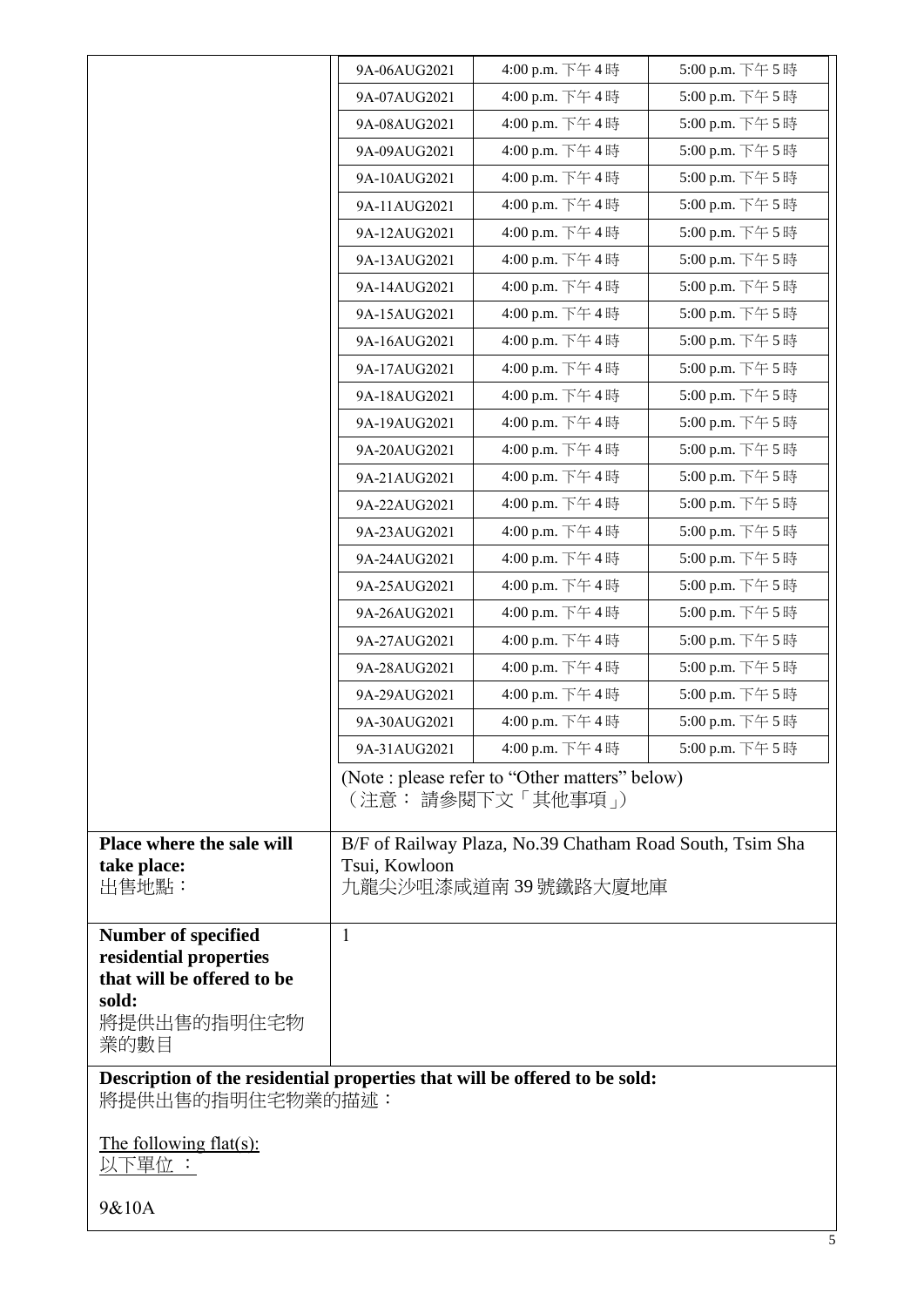**The method to be used to determine the order of priority in which each of the persons interested in purchasing any of the specified residential properties may select the residential property that the person wishes to purchase:** 

將會使用何種方法,決定有意購買該等指明住宅物業的每名人士可揀選其意欲購買的住宅 物業的優先次序:

Subject to other matters, sale by tender - see details and particulars in the tender notices. Details and particulars in the tender notices under different Tender No. are different. 受制於其他事項,以招標方式出售 - 請參閱指明住宅物業的招標公告的細節和詳情。不同 招標號碼下招標公告的細節和詳情會有不同。

During the following periods, the tender notices and other relevant tender documents of the specified residential properties will be made available for collection free of charge at B/F, Railway Plaza, No.39 Chatham Road South, Tsim Sha Tsui, Kowloon:-

於以下時段,招標公告及其他有關招標文件可於九龍尖沙咀漆咸道南39號鐵路大廈地庫免 費領取:

| Specified residential properties that will be<br>Tender No.<br>offered to be sold<br>招標號碼 |                                                                                                    | Tender notice and other relevant tender documents<br>will be made available for collection during the<br>following periods<br>於以下時段,招標公告及<br>其他相關招標文件可供領取 |                                     |
|-------------------------------------------------------------------------------------------|----------------------------------------------------------------------------------------------------|-----------------------------------------------------------------------------------------------------------------------------------------------------------|-------------------------------------|
|                                                                                           | 將提供出售的指明住宅物業的數目                                                                                    | Date<br>(Day/Month/Year)<br>日期(日/月/年)                                                                                                                     | Time<br>時間                          |
| 9A-01JUN2021                                                                              | All the specified residential properties set out in<br>the Sales Arrangements<br>所有於銷售安排中列出的指明住宅物業 | 01/06/2021                                                                                                                                                | 3:00 p.m. to 5:00 p.m.<br>下午3時至下午5時 |
| 9A-02JUN2021                                                                              | All the available and remaining<br>specified properties<br>所有可供出售及餘下的指明住宅物業                        | 02/06/2021                                                                                                                                                | 3:00 p.m. to 5:00 p.m.<br>下午3時至下午5時 |
| 9A-03JUN2021                                                                              | All the available and remaining<br>specified properties<br>所有可供出售及餘下的指明住宅物業                        | 03/06/2021                                                                                                                                                | 3:00 p.m. to 5:00 p.m.<br>下午3時至下午5時 |
| 9A-04JUN2021                                                                              | All the available and remaining<br>specified properties<br>所有可供出售及餘下的指明住宅物業                        | 04/06/2021                                                                                                                                                | 3:00 p.m. to 5:00 p.m.<br>下午3時至下午5時 |
| 9A-05JUN2021                                                                              | All the available and remaining<br>specified properties<br>所有可供出售及餘下的指明住宅物業                        | 05/06/2021                                                                                                                                                | 3:00 p.m. to 5:00 p.m.<br>下午3時至下午5時 |
| 9A-06JUN2021                                                                              | All the available and remaining<br>specified properties<br>所有可供出售及餘下的指明住宅物業                        | 06/06/2021                                                                                                                                                | 3:00 p.m. to 5:00 p.m.<br>下午3時至下午5時 |
| 9A-07JUN2021                                                                              | All the available and remaining<br>specified properties<br>所有可供出售及餘下的指明住宅物業                        | 07/06/2021                                                                                                                                                | 3:00 p.m. to 5:00 p.m.<br>下午3時至下午5時 |
| 9A-08JUN2021                                                                              | All the available and remaining<br>specified properties<br>所有可供出售及餘下的指明住宅物業                        | 08/06/2021                                                                                                                                                | 3:00 p.m. to 5:00 p.m.<br>下午3時至下午5時 |
| 9A-09JUN2021                                                                              | All the available and remaining<br>specified properties<br>所有可供出售及餘下的指明住宅物業                        | 09/06/2021                                                                                                                                                | 3:00 p.m. to 5:00 p.m.<br>下午3時至下午5時 |
| 9A-10JUN2021                                                                              | All the available and remaining<br>specified properties<br>所有可供出售及餘下的指明住宅物業                        | 10/06/2021                                                                                                                                                | 3:00 p.m. to 5:00 p.m.<br>下午3時至下午5時 |
| 9A-11JUN2021                                                                              | All the available and remaining<br>specified properties<br>所有可供出售及餘下的指明住宅物業                        | 11/06/2021                                                                                                                                                | 3:00 p.m. to 5:00 p.m.<br>下午3時至下午5時 |
| 9A-12JUN2021                                                                              | All the available and remaining<br>specified properties<br>所有可供出售及餘下的指明住宅物業                        | 12/06/2021                                                                                                                                                | 3:00 p.m. to 5:00 p.m.<br>下午3時至下午5時 |
| 9A-13JUN2021                                                                              | All the available and remaining<br>specified properties<br>所有可供出售及餘下的指明住宅物業                        | 13/06/2021                                                                                                                                                | 3:00 p.m. to 5:00 p.m.<br>下午3時至下午5時 |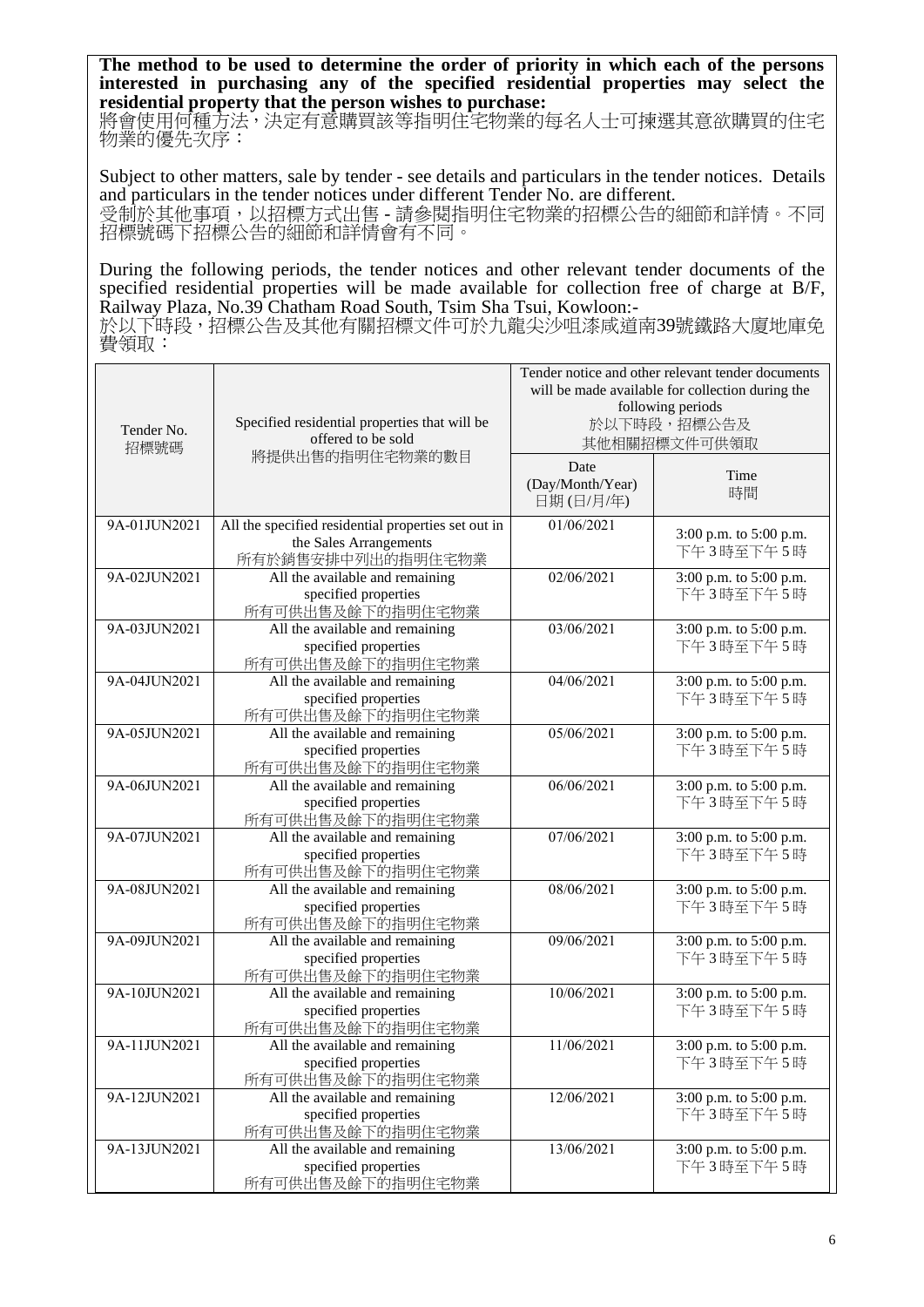| 9A-14JUN2021 | All the available and remaining          | 14/06/2021 | 3:00 p.m. to 5:00 p.m. |
|--------------|------------------------------------------|------------|------------------------|
|              | specified properties                     |            | 下午3時至下午5時              |
|              | 所有可供出售及餘下的指明住宅物業                         |            |                        |
|              |                                          |            |                        |
| 9A-15JUN2021 | All the available and remaining          | 15/06/2021 | 3:00 p.m. to 5:00 p.m. |
|              | specified properties                     |            | 下午3時至下午5時              |
|              | 所有可供出售及餘下的指明住宅物業                         |            |                        |
|              |                                          |            |                        |
| 9A-16JUN2021 | All the available and remaining          | 16/06/2021 | 3:00 p.m. to 5:00 p.m. |
|              | specified properties                     |            | 下午3時至下午5時              |
|              | 所有可供出售及餘下的指明住宅物業                         |            |                        |
|              |                                          |            |                        |
| 9A-17JUN2021 | All the available and remaining          | 17/06/2021 | 3:00 p.m. to 5:00 p.m. |
|              | specified properties                     |            | 下午3時至下午5時              |
|              | 所有可供出售及餘下的指明住宅物業                         |            |                        |
| 9A-18JUN2021 |                                          | 18/06/2021 | 3:00 p.m. to 5:00 p.m. |
|              | All the available and remaining          |            |                        |
|              | specified properties                     |            | 下午3時至下午5時              |
|              | 所有可供出售及餘下的指明住宅物業                         |            |                        |
| 9A-19JUN2021 |                                          | 19/06/2021 |                        |
|              | All the available and remaining          |            | 3:00 p.m. to 5:00 p.m. |
|              | specified properties                     |            | 下午3時至下午5時              |
|              | 所有可供出售及餘下的指明住宅物業                         |            |                        |
| 9A-20JUN2021 |                                          | 20/06/2021 |                        |
|              | All the available and remaining          |            | 3:00 p.m. to 5:00 p.m. |
|              | specified properties                     |            | 下午3時至下午5時              |
|              | 所有可供出售及餘下的指明住宅物業                         |            |                        |
| 9A-21JUN2021 |                                          | 21/06/2021 |                        |
|              | All the available and remaining          |            | 3:00 p.m. to 5:00 p.m. |
|              | specified properties                     |            | 下午3時至下午5時              |
|              | 所有可供出售及餘下的指明住宅物業                         |            |                        |
| 9A-22JUN2021 | All the available and remaining          | 22/06/2021 | 3:00 p.m. to 5:00 p.m. |
|              |                                          |            |                        |
|              | specified properties                     |            | 下午3時至下午5時              |
|              | 所有可供出售及餘下的指明住宅物業                         |            |                        |
| 9A-23JUN2021 | All the available and remaining          | 23/06/2021 | 3:00 p.m. to 5:00 p.m. |
|              |                                          |            |                        |
|              | specified properties                     |            | 下午3時至下午5時              |
|              | 所有可供出售及餘下的指明住宅物業                         |            |                        |
| 9A-24JUN2021 | All the available and remaining          | 24/06/2021 | 3:00 p.m. to 5:00 p.m. |
|              |                                          |            |                        |
|              | specified properties                     |            | 下午3時至下午5時              |
|              | 所有可供出售及餘下的指明住宅物業                         |            |                        |
| 9A-25JUN2021 | All the available and remaining          | 25/06/2021 | 3:00 p.m. to 5:00 p.m. |
|              |                                          |            |                        |
|              | specified properties                     |            | 下午3時至下午5時              |
|              | 所有可供出售及餘下的指明住宅物業                         |            |                        |
| 9A-26JUN2021 | All the available and remaining          | 26/06/2021 | 3:00 p.m. to 5:00 p.m. |
|              | specified properties                     |            | 下午3時至下午5時              |
|              |                                          |            |                        |
|              | 所有可供出售及餘下的指明住宅物業                         |            |                        |
| 9A-27JUN2021 | All the available and remaining          | 27/06/2021 | 3:00 p.m. to 5:00 p.m. |
|              | specified properties                     |            | 下午3時至下午5時              |
|              |                                          |            |                        |
|              | 所有可供出售及餘下的指明住宅物業                         |            |                        |
| 9A-28JUN2021 | All the available and remaining          | 28/06/2021 | 3:00 p.m. to 5:00 p.m. |
|              | specified properties                     |            | 下午3時至下午5時              |
|              |                                          |            |                        |
|              | 所有可供出售及餘下的指明住宅物業                         |            |                        |
| 9A-29JUN2021 |                                          |            |                        |
|              | All the available and remaining          | 29/06/2021 | 3:00 p.m. to 5:00 p.m. |
|              |                                          |            |                        |
|              | specified properties                     |            | 下午3時至下午5時              |
|              | 所有可供出售及餘下的指明住宅物業                         |            |                        |
| 9A-30JUN2021 | All the available and remaining          | 30/06/2021 | 3:00 p.m. to 5:00 p.m. |
|              | specified properties                     |            | 下午3時至下午5時              |
|              |                                          |            |                        |
|              | 所有可供出售及餘下的指明住宅物業                         |            |                        |
| 9A-01JUL2021 | All the available and remaining          | 01/07/2021 | 3:00 p.m. to 5:00 p.m. |
|              | specified properties                     |            | 下午3時至下午5時              |
|              |                                          |            |                        |
|              | 所有可供出售及餘下的指明住宅物業                         |            |                        |
| 9A-02JUL2021 | All the available and remaining          | 02/07/2021 | 3:00 p.m. to 5:00 p.m. |
|              | specified properties                     |            | 下午3時至下午5時              |
|              |                                          |            |                        |
|              | 所有可供出售及餘下的指明住宅物業                         |            |                        |
| 9A-03JUL2021 | All the available and remaining          | 03/07/2021 | 3:00 p.m. to 5:00 p.m. |
|              | specified properties                     |            | 下午3時至下午5時              |
|              | 所有可供出售及餘下的指明住宅物業                         |            |                        |
|              |                                          |            |                        |
| 9A-04JUL2021 | All the available and remaining          | 04/07/2021 | 3:00 p.m. to 5:00 p.m. |
|              | specified properties                     |            | 下午3時至下午5時              |
|              | 所有可供出售及餘下的指明住宅物業                         |            |                        |
| 9A-05JUL2021 |                                          | 05/07/2021 |                        |
|              | All the available and remaining          |            | 3:00 p.m. to 5:00 p.m. |
|              | specified properties<br>所有可供出售及餘下的指明住宅物業 |            | 下午3時至下午5時              |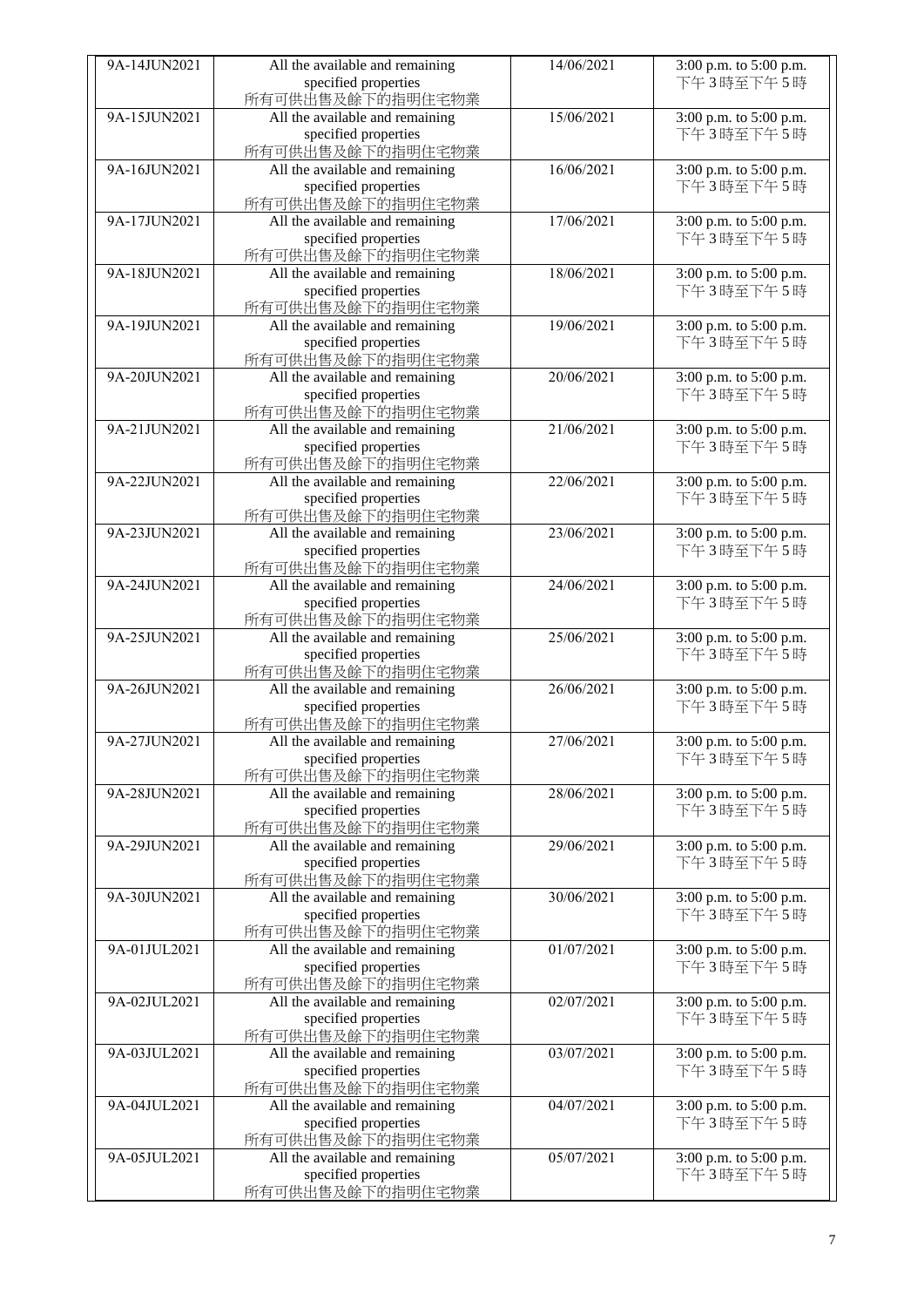| 9A-06JUL2021 | All the available and remaining | 06/07/2021 | 3:00 p.m. to 5:00 p.m.              |
|--------------|---------------------------------|------------|-------------------------------------|
|              | specified properties            |            | 下午3時至下午5時                           |
|              | 所有可供出售及餘下的指明住宅物業                |            |                                     |
| 9A-07JUL2021 | All the available and remaining | 07/07/2021 | 3:00 p.m. to 5:00 p.m.              |
|              | specified properties            |            | 下午3時至下午5時                           |
|              | 所有可供出售及餘下的指明住宅物業                |            |                                     |
| 9A-08JUL2021 | All the available and remaining | 08/07/2021 | 3:00 p.m. to 5:00 p.m.              |
|              | specified properties            |            | 下午3時至下午5時                           |
|              | 所有可供出售及餘下的指明住宅物業                |            |                                     |
| 9A-09JUL2021 | All the available and remaining | 09/07/2021 | 3:00 p.m. to 5:00 p.m.              |
|              | specified properties            |            | 下午3時至下午5時                           |
|              | 所有可供出售及餘下的指明住宅物業                |            |                                     |
| 9A-10JUL2021 | All the available and remaining | 10/07/2021 | 3:00 p.m. to 5:00 p.m.              |
|              |                                 |            |                                     |
|              | specified properties            |            | 下午3時至下午5時                           |
|              | 所有可供出售及餘下的指明住宅物業                |            |                                     |
| 9A-11JUL2021 | All the available and remaining | 11/07/2021 | 3:00 p.m. to 5:00 p.m.              |
|              | specified properties            |            | 下午3時至下午5時                           |
|              | 所有可供出售及餘下的指明住宅物業                |            |                                     |
| 9A-12JUL2021 | All the available and remaining | 12/07/2021 | 3:00 p.m. to 5:00 p.m.              |
|              | specified properties            |            | 下午3時至下午5時                           |
|              | 所有可供出售及餘下的指明住宅物業                |            |                                     |
| 9A-13JUL2021 | All the available and remaining | 13/07/2021 | 3:00 p.m. to 5:00 p.m.              |
|              | specified properties            |            | 下午3時至下午5時                           |
|              | 所有可供出售及餘下的指明住宅物業                |            |                                     |
| 9A-14JUL2021 | All the available and remaining | 14/07/2021 | 3:00 p.m. to 5:00 p.m.              |
|              | specified properties            |            | 下午3時至下午5時                           |
|              | 所有可供出售及餘下的指明住宅物業                |            |                                     |
| 9A-15JUL2021 | All the available and remaining | 15/07/2021 | 3:00 p.m. to 5:00 p.m.              |
|              | specified properties            |            | 下午3時至下午5時                           |
|              | 所有可供出售及餘下的指明住宅物業                |            |                                     |
| 9A-16JUL2021 | All the available and remaining | 16/07/2021 | 3:00 p.m. to 5:00 p.m.              |
|              | specified properties            |            | 下午3時至下午5時                           |
|              | 所有可供出售及餘下的指明住宅物業                |            |                                     |
| 9A-17JUL2021 | All the available and remaining | 17/07/2021 | 3:00 p.m. to 5:00 p.m.              |
|              | specified properties            |            | 下午3時至下午5時                           |
|              | 所有可供出售及餘下的指明住宅物業                |            |                                     |
| 9A-18JUL2021 | All the available and remaining | 18/07/2021 | 3:00 p.m. to 5:00 p.m.              |
|              | specified properties            |            | 下午3時至下午5時                           |
|              | 所有可供出售及餘下的指明住宅物業                |            |                                     |
| 9A-19JUL2021 | All the available and remaining | 19/07/2021 | 3:00 p.m. to 5:00 p.m.              |
|              | specified properties            |            | 下午3時至下午5時                           |
|              | 所有可供出售及餘下的指明住宅物業                |            |                                     |
| 9A-20JUL2021 | All the available and remaining | 20/07/2021 | 3:00 p.m. to 5:00 p.m.              |
|              | specified properties            |            | 下午3時至下午5時                           |
|              | 所有可供出售及餘下的指明住宅物業                |            |                                     |
| 9A-21JUL2021 |                                 | 21/07/2021 |                                     |
|              | All the available and remaining |            | 3:00 p.m. to 5:00 p.m.<br>下午3時至下午5時 |
|              | specified properties            |            |                                     |
|              | 所有可供出售及餘下的指明住宅物業                |            |                                     |
| 9A-22JUL2021 | All the available and remaining | 22/07/2021 | 3:00 p.m. to 5:00 p.m.              |
|              | specified properties            |            | 下午3時至下午5時                           |
|              | 所有可供出售及餘下的指明住宅物業                |            |                                     |
| 9A-23JUL2021 | All the available and remaining | 23/07/2021 | 3:00 p.m. to 5:00 p.m.              |
|              | specified properties            |            | 下午3時至下午5時                           |
|              | 所有可供出售及餘下的指明住宅物業                |            |                                     |
| 9A-24JUL2021 | All the available and remaining | 24/07/2021 | 3:00 p.m. to 5:00 p.m.              |
|              | specified properties            |            | 下午3時至下午5時                           |
|              | 所有可供出售及餘下的指明住宅物業                |            |                                     |
| 9A-25JUL2021 | All the available and remaining | 25/07/2021 | 3:00 p.m. to 5:00 p.m.              |
|              | specified properties            |            | 下午3時至下午5時                           |
|              | 所有可供出售及餘下的指明住宅物業                |            |                                     |
| 9A-26JUL2021 | All the available and remaining | 26/07/2021 | 3:00 p.m. to 5:00 p.m.              |
|              | specified properties            |            | 下午3時至下午5時                           |
|              | 所有可供出售及餘下的指明住宅物業                |            |                                     |
| 9A-27JUL2021 | All the available and remaining | 27/07/2021 | 3:00 p.m. to 5:00 p.m.              |
|              | specified properties            |            | 下午3時至下午5時                           |
|              | 所有可供出售及餘下的指明住宅物業                |            |                                     |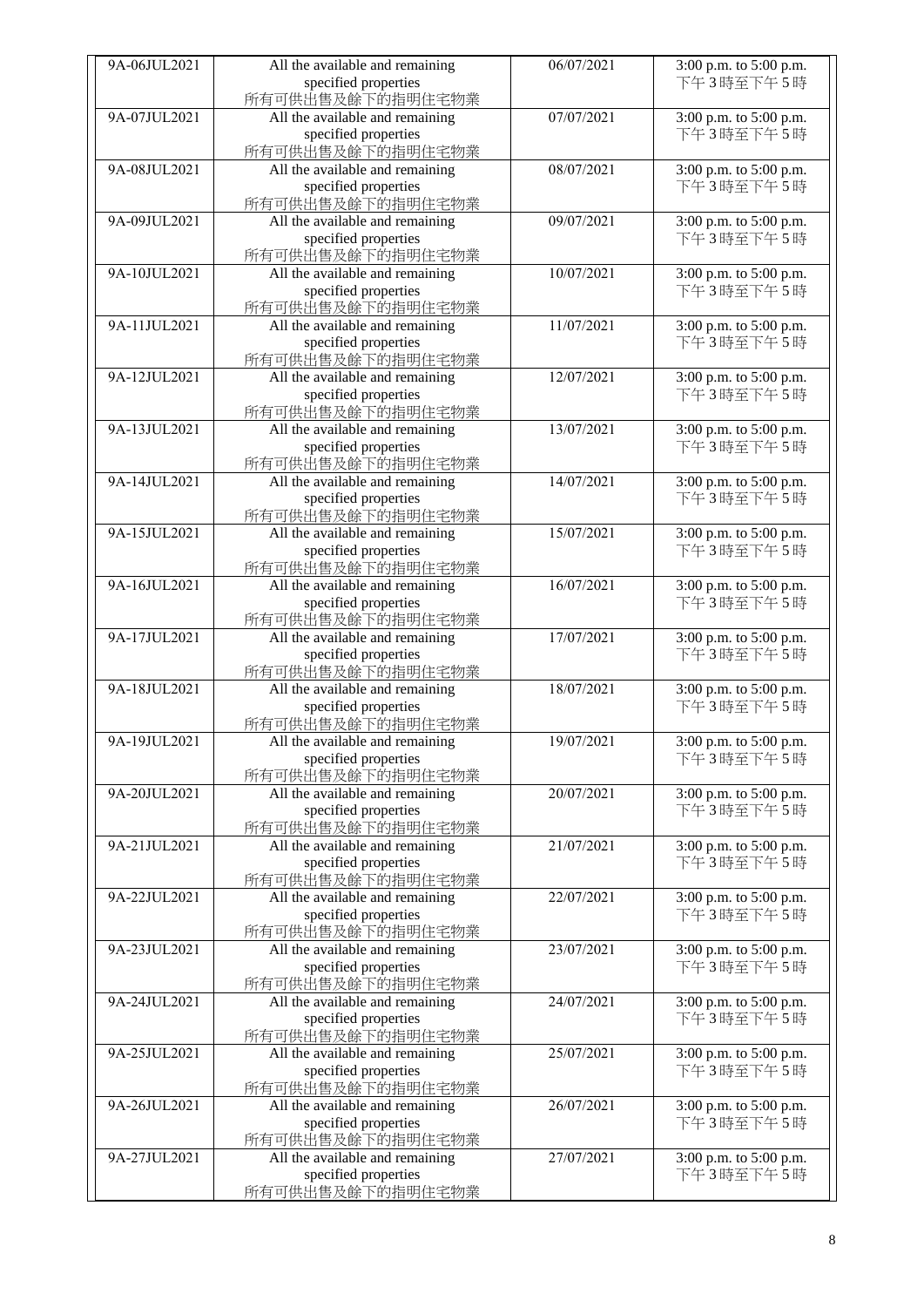| 9A-28JUL2021 | All the available and remaining          | 28/07/2021 | 3:00 p.m. to 5:00 p.m. |
|--------------|------------------------------------------|------------|------------------------|
|              | specified properties                     |            | 下午3時至下午5時              |
|              | 所有可供出售及餘下的指明住宅物業                         |            |                        |
| 9A-29JUL2021 | All the available and remaining          | 29/07/2021 | 3:00 p.m. to 5:00 p.m. |
|              | specified properties                     |            | 下午3時至下午5時              |
|              | 所有可供出售及餘下的指明住宅物業                         |            |                        |
| 9A-30JUL2021 | All the available and remaining          | 30/07/2021 | 3:00 p.m. to 5:00 p.m. |
|              | specified properties                     |            | 下午3時至下午5時              |
|              | 所有可供出售及餘下的指明住宅物業                         |            |                        |
| 9A-31JUL2021 | All the available and remaining          | 31/07/2021 | 3:00 p.m. to 5:00 p.m. |
|              | specified properties                     |            | 下午3時至下午5時              |
|              | 所有可供出售及餘下的指明住宅物業                         |            |                        |
| 9A-01AUG2021 | All the available and remaining          | 01/08/2021 | 3:00 p.m. to 5:00 p.m. |
|              |                                          |            | 下午3時至下午5時              |
|              | specified properties<br>所有可供出售及餘下的指明住宅物業 |            |                        |
|              |                                          |            |                        |
| 9A-02AUG2021 | All the available and remaining          | 02/08/2021 | 3:00 p.m. to 5:00 p.m. |
|              | specified properties                     |            | 下午3時至下午5時              |
|              | 所有可供出售及餘下的指明住宅物業                         |            |                        |
| 9A-03AUG2021 | All the available and remaining          | 03/08/2021 | 3:00 p.m. to 5:00 p.m. |
|              | specified properties                     |            | 下午3時至下午5時              |
|              | 所有可供出售及餘下的指明住宅物業                         |            |                        |
| 9A-04AUG2021 | All the available and remaining          | 04/08/2021 | 3:00 p.m. to 5:00 p.m. |
|              | specified properties                     |            | 下午3時至下午5時              |
|              | 所有可供出售及餘下的指明住宅物業                         |            |                        |
| 9A-05AUG2021 | All the available and remaining          | 05/08/2021 | 3:00 p.m. to 5:00 p.m. |
|              | specified properties                     |            | 下午3時至下午5時              |
|              | 所有可供出售及餘下的指明住宅物業                         |            |                        |
| 9A-06AUG2021 | All the available and remaining          | 06/08/2021 | 3:00 p.m. to 5:00 p.m. |
|              | specified properties                     |            | 下午3時至下午5時              |
|              | 所有可供出售及餘下的指明住宅物業                         |            |                        |
| 9A-07AUG2021 | All the available and remaining          | 07/08/2021 | 3:00 p.m. to 5:00 p.m. |
|              | specified properties                     |            | 下午3時至下午5時              |
|              | 所有可供出售及餘下的指明住宅物業                         |            |                        |
| 9A-08AUG2021 | All the available and remaining          | 08/08/2021 | 3:00 p.m. to 5:00 p.m. |
|              | specified properties                     |            | 下午3時至下午5時              |
|              | 所有可供出售及餘下的指明住宅物業                         |            |                        |
| 9A-09AUG2021 | All the available and remaining          | 09/08/2021 | 3:00 p.m. to 5:00 p.m. |
|              | specified properties                     |            | 下午3時至下午5時              |
|              | 所有可供出售及餘下的指明住宅物業                         |            |                        |
| 9A-10AUG2021 | All the available and remaining          | 10/08/2021 | 3:00 p.m. to 5:00 p.m. |
|              | specified properties                     |            | 下午3時至下午5時              |
|              | 所有可供出售及餘下的指明住宅物業                         |            |                        |
| 9A-11AUG2021 | All the available and remaining          | 11/08/2021 | 3:00 p.m. to 5:00 p.m. |
|              | specified properties                     |            | 下午3時至下午5時              |
|              | 所有可供出售及餘下的指明住宅物業                         |            |                        |
| 9A-12AUG2021 | All the available and remaining          | 12/08/2021 | 3:00 p.m. to 5:00 p.m. |
|              | specified properties                     |            | 下午3時至下午5時              |
|              | 所有可供出售及餘下的指明住宅物業                         |            |                        |
| 9A-13AUG2021 | All the available and remaining          | 13/08/2021 | 3:00 p.m. to 5:00 p.m. |
|              | specified properties                     |            | 下午3時至下午5時              |
|              | 所有可供出售及餘下的指明住宅物業                         |            |                        |
| 9A-14AUG2021 | All the available and remaining          | 14/08/2021 | 3:00 p.m. to 5:00 p.m. |
|              | specified properties                     |            | 下午3時至下午5時              |
|              | 所有可供出售及餘下的指明住宅物業                         |            |                        |
| 9A-15AUG2021 | All the available and remaining          | 15/08/2021 | 3:00 p.m. to 5:00 p.m. |
|              | specified properties                     |            | 下午3時至下午5時              |
|              | 所有可供出售及餘下的指明住宅物業                         |            |                        |
| 9A-16AUG2021 | All the available and remaining          | 16/08/2021 | 3:00 p.m. to 5:00 p.m. |
|              |                                          |            |                        |
|              | specified properties                     |            | 下午3時至下午5時              |
|              | 所有可供出售及餘下的指明住宅物業                         |            |                        |
| 9A-17AUG2021 | All the available and remaining          | 17/08/2021 | 3:00 p.m. to 5:00 p.m. |
|              | specified properties                     |            | 下午3時至下午5時              |
|              | 所有可供出售及餘下的指明住宅物業                         |            |                        |
| 9A-18AUG2021 | All the available and remaining          | 18/08/2021 | 3:00 p.m. to 5:00 p.m. |
|              | specified properties                     |            | 下午3時至下午5時              |
|              | 所有可供出售及餘下的指明住宅物業                         |            |                        |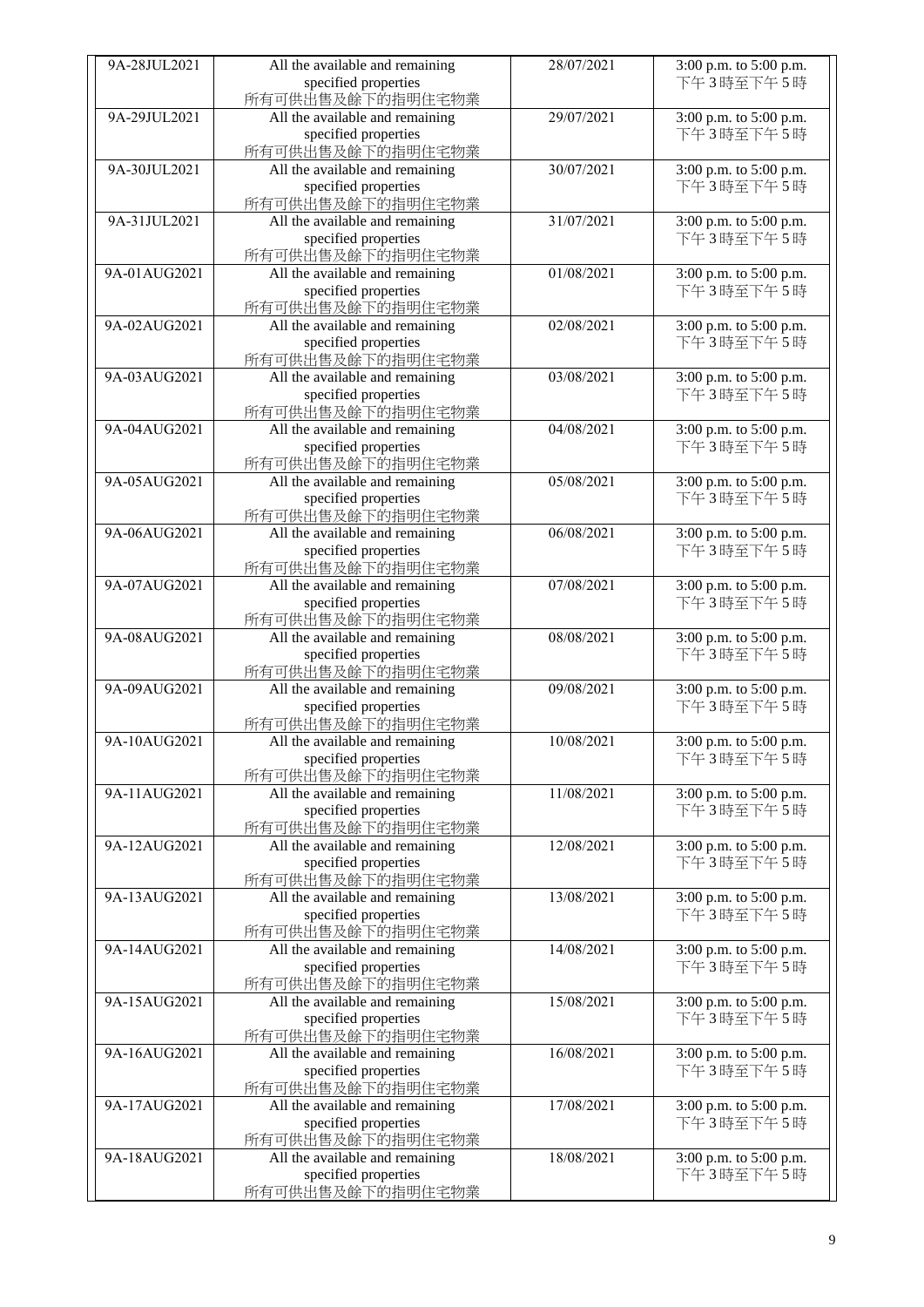| 9A-19AUG2021 | All the available and remaining | 19/08/2021 | 3:00 p.m. to 5:00 p.m. |
|--------------|---------------------------------|------------|------------------------|
|              | specified properties            |            | 下午3時至下午5時              |
|              | 所有可供出售及餘下的指明住宅物業                |            |                        |
| 9A-20AUG2021 | All the available and remaining | 20/08/2021 | 3:00 p.m. to 5:00 p.m. |
|              | specified properties            |            | 下午3時至下午5時              |
|              | 所有可供出售及餘下的指明住宅物業                |            |                        |
| 9A-21AUG2021 | All the available and remaining | 21/08/2021 | 3:00 p.m. to 5:00 p.m. |
|              | specified properties            |            | 下午3時至下午5時              |
|              | 所有可供出售及餘下的指明住宅物業                |            |                        |
| 9A-22AUG2021 | All the available and remaining | 22/08/2021 | 3:00 p.m. to 5:00 p.m. |
|              | specified properties            |            | 下午3時至下午5時              |
|              | 所有可供出售及餘下的指明住宅物業                |            |                        |
| 9A-23AUG2021 | All the available and remaining | 23/08/2021 | 3:00 p.m. to 5:00 p.m. |
|              | specified properties            |            | 下午3時至下午5時              |
|              | 所有可供出售及餘下的指明住宅物業                |            |                        |
| 9A-24AUG2021 | All the available and remaining | 24/08/2021 | 3:00 p.m. to 5:00 p.m. |
|              | specified properties            |            | 下午3時至下午5時              |
|              | 所有可供出售及餘下的指明住宅物業                |            |                        |
| 9A-25AUG2021 | All the available and remaining | 25/08/2021 | 3:00 p.m. to 5:00 p.m. |
|              | specified properties            |            | 下午3時至下午5時              |
|              | 所有可供出售及餘下的指明住宅物業                |            |                        |
| 9A-26AUG2021 | All the available and remaining | 26/08/2021 | 3:00 p.m. to 5:00 p.m. |
|              | specified properties            |            | 下午3時至下午5時              |
|              | 所有可供出售及餘下的指明住宅物業                |            |                        |
| 9A-27AUG2021 | All the available and remaining | 27/08/2021 | 3:00 p.m. to 5:00 p.m. |
|              | specified properties            |            | 下午3時至下午5時              |
|              | 所有可供出售及餘下的指明住宅物業                |            |                        |
| 9A-28AUG2021 | All the available and remaining | 28/08/2021 | 3:00 p.m. to 5:00 p.m. |
|              | specified properties            |            | 下午3時至下午5時              |
|              | 所有可供出售及餘下的指明住宅物業                |            |                        |
| 9A-29AUG2021 | All the available and remaining | 29/08/2021 | 3:00 p.m. to 5:00 p.m. |
|              | specified properties            |            | 下午3時至下午5時              |
|              | 所有可供出售及餘下的指明住宅物業                |            |                        |
| 9A-30AUG2021 | All the available and remaining | 30/08/2021 | 3:00 p.m. to 5:00 p.m. |
|              | specified properties            |            | 下午3時至下午5時              |
|              | 所有可供出售及餘下的指明住宅物業                |            |                        |
| 9A-31AUG2021 | All the available and remaining | 31/08/2021 | 3:00 p.m. to 5:00 p.m. |
|              | specified properties            |            | 下午3時至下午5時              |
|              | 所有可供出售及餘下的指明住宅物業                |            |                        |

**The method to be used, where 2 or more persons are interested in purchasing a particular specified residential property, to determine the order of priority in which each of those persons may proceed with the purchase:**

在有兩人或多於兩人有意購買同一個指明住宅物業的情況下,將會使用何種方法決定每名 該等人士可購買該物業的優先次序:

Please refer to the above method. 請參照上述方法。

## **Other matters:**

其他事項:

(a) The Vendor does not undertake and is under no obligation to review, consider or accept the highest offer or any offer at all for the purchase of any specified residential property. The Vendor has the absolute right to withdraw from the sale of any specified residential property at any time before the acceptance of any offer. The Vendor has the absolute right to change the closing date and/or time of the tender from time to time by amending the Sales Arrangements.

賣方並不承諾亦無責任閱覽、考慮或接受認購任何指明住宅物業最高出價之要約或任 何要約。賣方有絕對權利於接受任何要約前於任何時間撤回出售任何指明住宅物業。 賣方有絕對權利透過修改銷售安排不時更改招標截止日期及/或時間。

(b) Persons interested in submitting tenders of the specified residential properties are reminded to read the latest register of transactions of the Development so as to ascertain whether a particular specified residential property is still available for tender. A specified residential